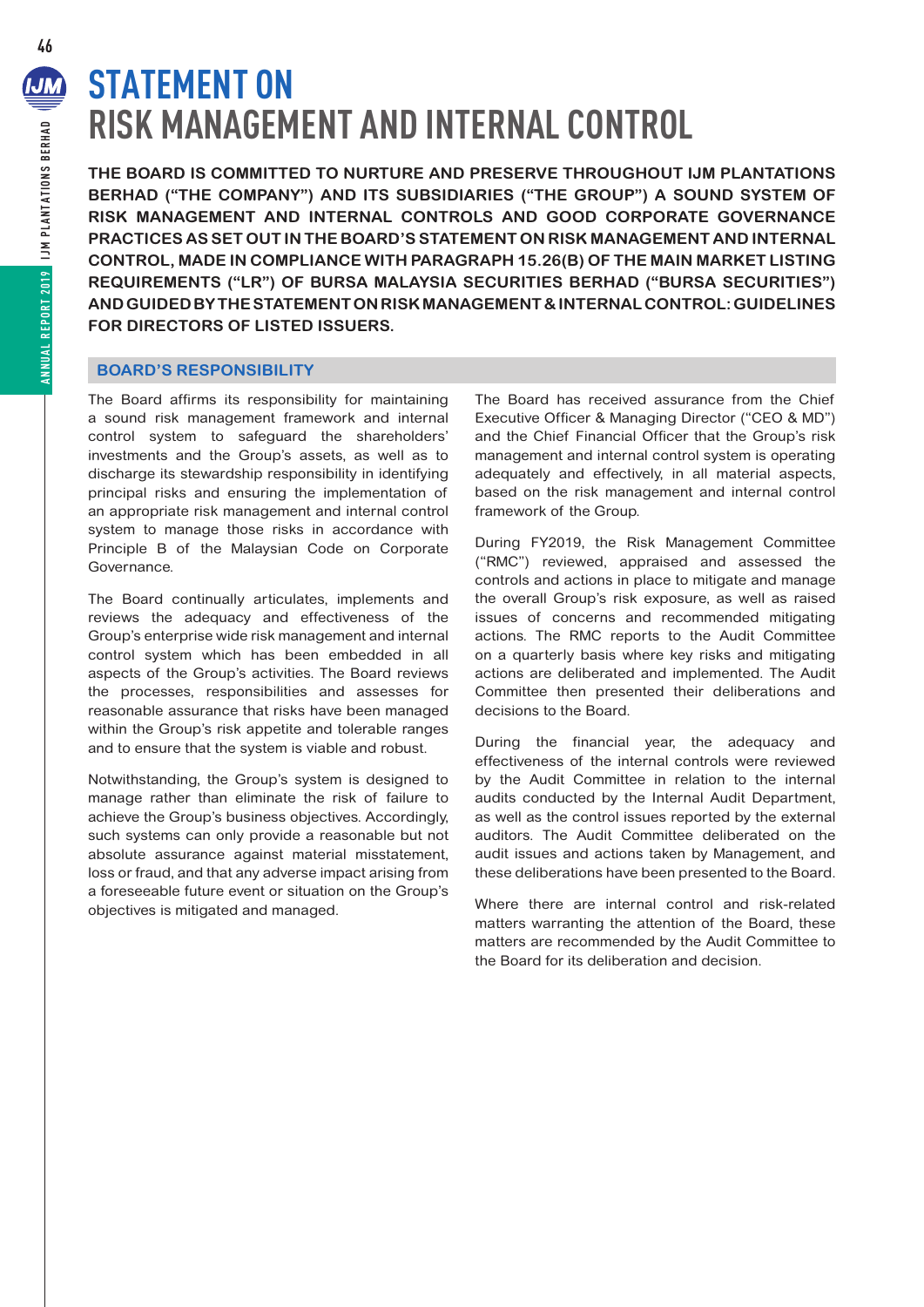#### **KEY FEATURES OF RISK MANAGEMENT AND INTERNAL CONTROL FRAMEWORK**

The Group has a well-defined organisational structure with clearly delineated lines of accountability, authority and responsibility to the Board, its committees and

#### **1. AUTHORITY AND RESPONSIBILITY**

- The Management Committee ("MC") manages the Group's operations in accordance with corporate objectives, strategies, policies, key performance indicators and annual budgets as approved by the Board.
- The Audit Committee of the Group, with the assistance of the RMC, oversees the Group's risk management framework, policies and performs regular risk management assessments and through the Internal Audit Department, reviews the internal control procedures and processes, and evaluates the adequacy and effectiveness of the risk management and internal control system. The Audit Committee also seeks the observations of the independent external auditors of the Group, wherever required.
- The RMC oversees, performs regular reviews on risk management processes and ensures prudent risk management over the Group's business and operations. The RMC for the Sabah operations is chaired by the CEO & MD and the RMC for the Indonesian operations is chaired by the Chief Executive Officer

#### **2. PLANNING, MONITORING AND REPORTING**

- Regular, comprehensive and up-to-date information are conveyed to the Board and its committees covering finance, operations, key performance indicators and other business indicators such as economic and market conditions at their monthly or periodic meetings, facilitating the monitoring of performance against the corporate strategy and business plans.
- Annual budgets are prepared for the forthcoming year and approved by the Board. These budgets are used to monitor actual versus budgeted and prior period's performance with major variances being reviewed and management actions taken as necessary.

operating units. Key processes have been established in reviewing the adequacy and effectiveness of the risk management and internal control system.

> (Indonesia). Both RMCs comprise of senior representatives from operations, as well as from the relevant Head Office operations support departments. The two (2) RMCs report to the Audit Committee on a quarterly basis where key risks and mitigating actions are deliberated and implemented.

- The Nomination & Remuneration Committee assists the Board including but not limited to reviewing and recommending appropriate remuneration policies for Directors and senior management, reviewing succession plans, recommending candidates to the Board, and evaluating the performance of the Board as a whole and the contribution of each individual Director (including Board Committees) on an annual basis.
- The Securities and Options Committee administers options and/or shares under the employee share scheme and regulates the securities transactions in accordance with established regulations and by-laws.
- Periodic company briefings with analysts are conducted to apprise the shareholders, stakeholders and general public of the Group's performance whilst promoting transparency and open discussion.
- Annual validation of the Group's sustainability materiality matrix identified in FY2018 was carried out at the Group level to ensure that the identified factors remained relevant and material to the business and stakeholders. Adjustments are made in line with current circumstances facing the Group.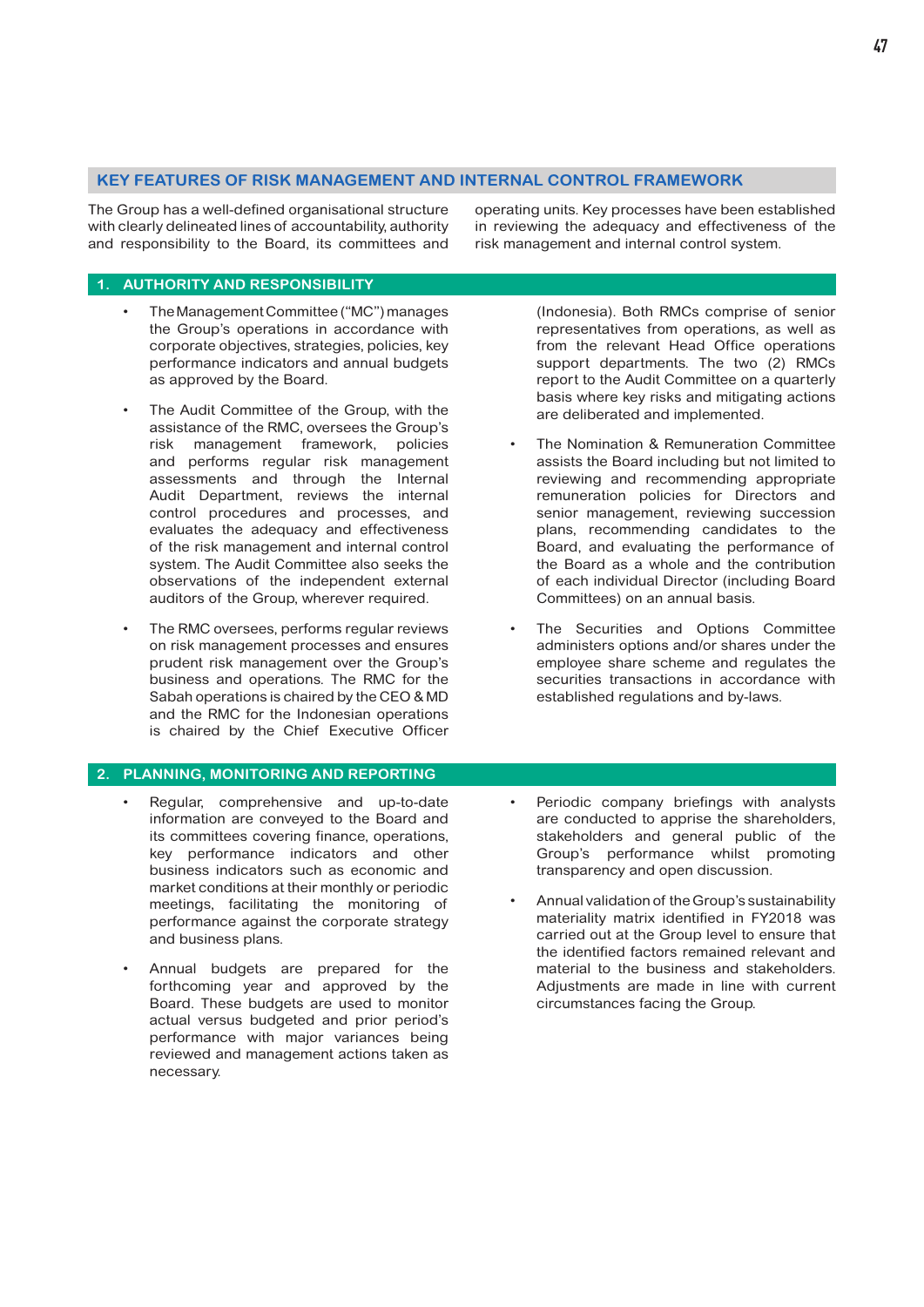# **STATEMENT ON RISK MANAGEMENT AND INTERNAL CONTROL**

#### **3. POLICIES, PROCEDURES AND VALUES**

- Clearly documented standard operating policies and procedures to ensure compliance with internal controls, laws and regulations, which are subjected to regular reviews and improvement, have been communicated to all levels.
- Established guidelines for recruitment, human capital development and performance appraisal to enhance staff competency levels have been disseminated to all employees.
- Clearly defined levels of authority for day-today business aspects of the Group covering procurement, payments, investments, acquisition and disposal of assets are reviewed periodically.
- Adoption and consistent application of appropriate accounting policies in the annual financial statements of the Group

### **4. AUDITS**

The Internal Audit Department ("IAD") of the Group's holding company IJM Corporation Berhad performs internal audits on various operating units within the Group on a riskbased approach based on the annual audit plan approved by the Audit Committee. The IAD checks for compliance with policies and procedures and the effectiveness of the internal control system and highlights significant findings of non-compliance in the quarterly Audit Committee meetings of the Group. Further details of the IAD's functions and activities are set out in the Audit Committee Report.

**5. RISK MANAGEMENT** 

The RMC principally develops, executes and maintains the enterprise wide risk management system to ensure that the Group's corporate objectives and strategies are achieved within the acceptable risk appetite of the Group. The RMC designed and developed the Group's risk management framework with the assistance of a professional organisation, PricewaterhouseCoopers in 2002. Its reviews cover responses to significant risks identified including non-compliance with applicable laws, rules, regulations and guidelines, changes to internal controls, risk management framework and management information systems, and output from monitoring processes as well as continual review process of identified risks and effectiveness of mitigation strategies and controls.

and Company, and prudent judgements and reasonable estimates have been made in accordance with the applicable accounting standards in Malaysia. Processes and controls are in place for effective and efficient financial reporting and disclosure in the annual and quarterly financial statements of the Group and the Company to give a true and fair view of the financial position and financial performance of the Group and the Company.

- Top down communication is made to all levels, of the company's values such as the Group's charter, statements of vision, mission and core values, code of ethics and conduct, corporate disclosure policy, diversity and inclusion policy as well as avenues for whistle blowing.
- • The external auditor's annual audit strategy, audit plan and scope of works for the financial year in relation to the audit services on the Group's financial statements as well as non-audit services, if any, are reviewed and approved by the Audit Committee. Further details on the oversight of the external auditors are set out in the Audit Committee Report.
	- The Company and certain subsidiaries, which are accredited with various quality, health, safety and environment and other certifications, undergo scheduled on-site audits by auditors of relevant industry certification bodies. The results of these audits are reported to management.

A risk map addressing the risks to the achievement of strategic, financial, operational and other business objectives, using quantitative and qualitative aspects to assess their likelihood and impact matrices, and the controls for assuring the Board that the processes put in place continue to operate adequately and effectively to manage those risks at acceptable levels, is prepared quarterly.

As the business risk profile changes, new areas are introduced for risk assessment and the necessary updates are made to the existing risks.

The Group's Head Office considers and incorporates the risks associated with the Group's strategic objectives and overall risk appetite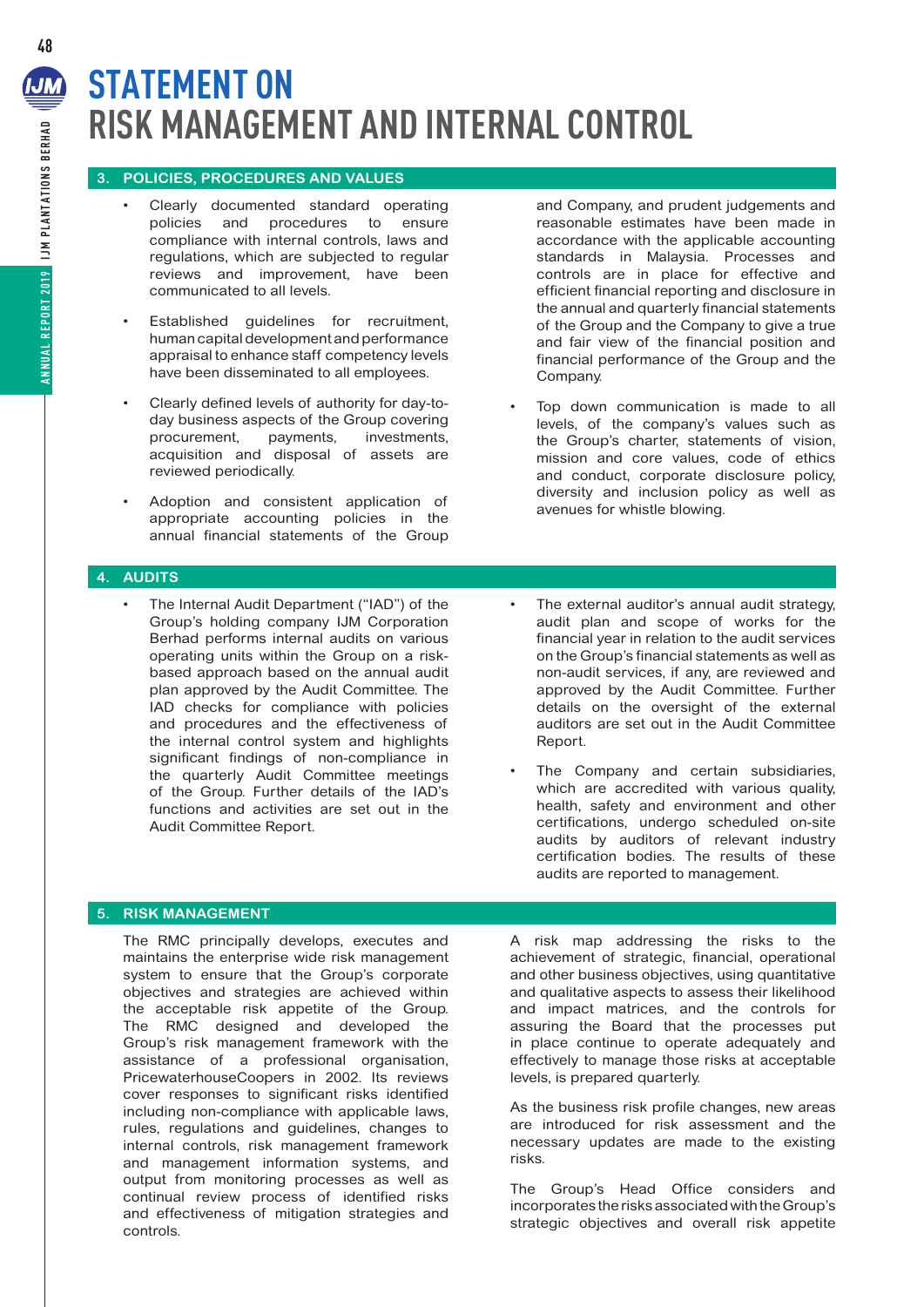which are not addressed at the operations level. The consolidated major risks and the mitigating actions are reported to the RMC before being presented to the Audit Committee on a quarterly basis.

#### **Risk Assessment Reviews**

During the financial year ended 31 March 2019, the Group conducted their risk management and internal control system reviews which were assessed by the RMC and reported to the Audit Committee at each quarter. The Group identified major risk areas of concern and mitigating actions were undertaken within appropriate timeframes. The management of the Group's significant risks identified for the financial year 2019 is outlined below:

#### **a) Market Risk Management**

Market risks refer to the risks resulting from economic and regulatory conditions and the inherent cyclical nature of the business.

The Group has expanded its operations to Indonesia. The expansion entails added risks given their different operating and economic environments. Nevertheless, the Group continues to monitor the identified market risks whilst it continues to complete its expansion of operations.

#### **Political risks**

Political risks refer to the change of government, government decisions, events or conditions that may affect the performance of the Group's businesses such as minimum wage increase and new taxes. The Group will closely monitor and be proactive in the management of associated risks by engaging and working with the government.

#### **Commodity and Currency risks**

Commodity risk arises from the volatility of commodity prices. The Group manages such risk with the following measures:

- **Constantly monitoring the commodity** prices to determine the appropriate timing to transact sales;
- Selling using the Malaysian Palm Oil Board and PT Kharisma Pemasaran Bersama Nusantara ('PT KPBN') average price mechanism;
- **Bedging through forward sales or crude** palm oil pricing swap arrangement; and
- $\Omega$ lose monitoring of pricing trends of major oils and fats.

The Group manages foreign exchange exposures by monitoring their movement and would enter into forward foreign exchange contracts or cross currency swap contracts when there is a need. Borrowings are kept to an acceptable level.

#### **Regulatory risks**

The Group's businesses are governed by relevant laws, regulations, standards and licenses. The Group constantly assesses the impact of new laws and regulations affecting its businesses to ensure that its processes and infrastructure settings are able to operate under the new requirements. New laws and regulations which have an impact to the Group during FY2019 include the following:

- LR of Bursa Securities;
- Malaysian Budget 2019 and Finance Act;
- Goods And Services Tax (Repeal) Act 2018; and
- Sales Tax Act and Services Tax Act 2018.

The Group manages these regulatory risks with the following measures:

- Be updated with the new laws and/ or requirements by participating in seminars, conferences and trainings, both in-house and external, as presented by authorities, experts or specialists;
- **implementing** appropriate policies, procedures, guidelines, and contracts management practices; and
- **Maintaining regular communication with** the authorities, industry, accounting, tax and legal experts to ensure compliance at all times.

The Group is also mindful of the government's plans for various reforms and will take cognisance of the legal and regulatory changes being implemented in due course and will make the necessary adaptations and changes to comply with the new requirements.

The Group has adopted an Anti-Bribery and Corruption Policy in view of the introduction of Section 17A of the Malaysian Anti-Corruption Commission (Amendment) Act 2018, which is expected to come into force in June 2020.

#### **b) Credit and Liquidity Risk Management**

These risks arise from the inability to recover debts in a timely manner which may adversely affect the Group's profitability, cash flows and funding. The Group minimises such exposures with the following measures: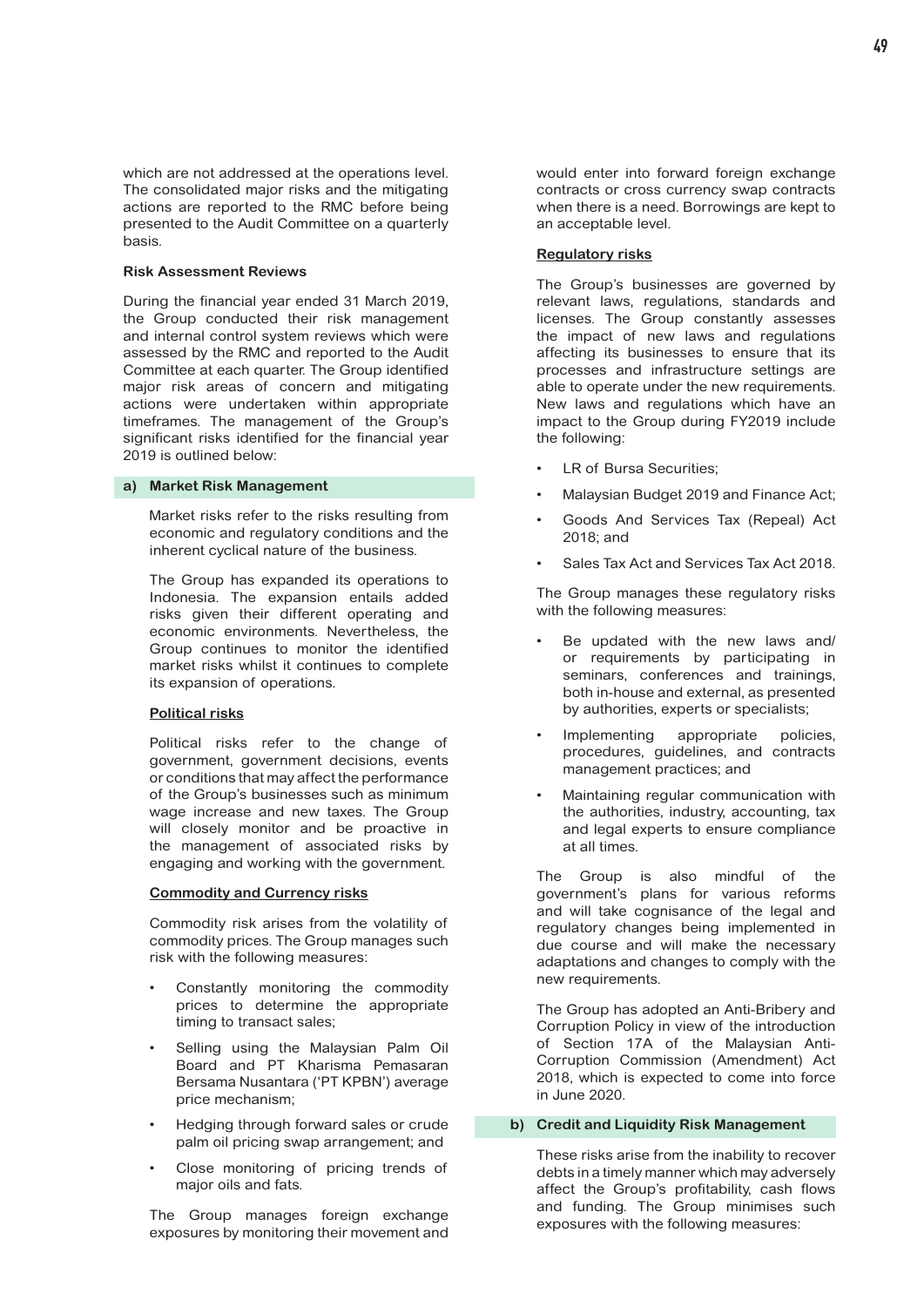# **STATEMENT ON RISK MANAGEMENT AND INTERNAL CONTROL**

- Assessing the creditworthiness of potential customers before granting credit limits and periods;
	- $\Omega$ lose monitoring of collections and overdue debts; and
	- **Ensuring effective credit utilisation to** keep leverage at a comfortable level.

### **c) Operational Risk Management**

Operational risks arise from the execution of a Group's business including risks of inadequate skilled workforce, adverse climatic conditions, systems and equipment failure and overcapacity situations.

#### **Inadequate skilled workforce risk**

Similar to other companies in the industry, the Group faces a common challenge in the form of inadequate skilled labour due to the difficulty in recruiting skilled workers. To mitigate the risk of slowdown in harvesting operations, various measures as follows are being carried out by the Group to attract and retain skilled labour:

- **Working with the industry fraternity to** improve the availability of labour;
- **D**ipgrading the living quarters of workers complete with amenities including electricity and water, medical care, cràhe, education centres, recreational and sports facilities in phases;
- **Entering into partnership with NGOs** such as the Borneo Child Aid to provide education to the children of workers with the intention of retaining the workers;
- Encouraging local school leavers to participate in the plantation sector and to offer suitable internship programmes for undergraduates via joint ventures with universities and agricultural/labour authorities; and

**Reviewing the remuneration benefits** of workers from time to time to stay competitive.

#### **Adverse weather risk**

To mitigate the effect of any prolonged dry weather, the Group continued to ensure the following measures are being carried out and put in place:

- Employing good agronomic and estate practices as per the operating manual;
- **6**arrying out water conservation and irrigation measures to ensure its oil palms receive adequate water;
- **Deepening reservoirs, where possible, to** increase water storage capacity with the objective of irrigating the surrounding fields; and
- **Ensuring** appropriate agricultural training for its cadets and field staff.

#### **d) Disaster Recovery Management**

With the advent of cyber threats, Management Information System ("MIS") failure and other potential hazards such as fires, floods, earthquakes and major equipment failures, amongst others, the continuity of business operations is of a major concern to the Group.

To manage the risk, the Group has put in place the necessary disaster recovery plan for its critical business system.

Regular incident management drills including basic fire safety are conducted to ensure that our employees are familiar with the planned emergency response and crisis management plans. During the financial year, the Group did not encounter any major business interruption or crisis situations.

#### **6. SUSTAINABILITY**

Major sustainability risks have been addressed in line with the Group's sustainability framework and business strategies emphasising key focus

areas of Marketplace, Environment, Community and Workplace as elaborated in the Report on Sustainability.

#### **7. INSURANCE**

Group has in place adequate insurance coverage and regularly reviewed the coverage for its business operations, assets and employees where it is available on economically acceptable terms to minimise the related financial impacts.

JM